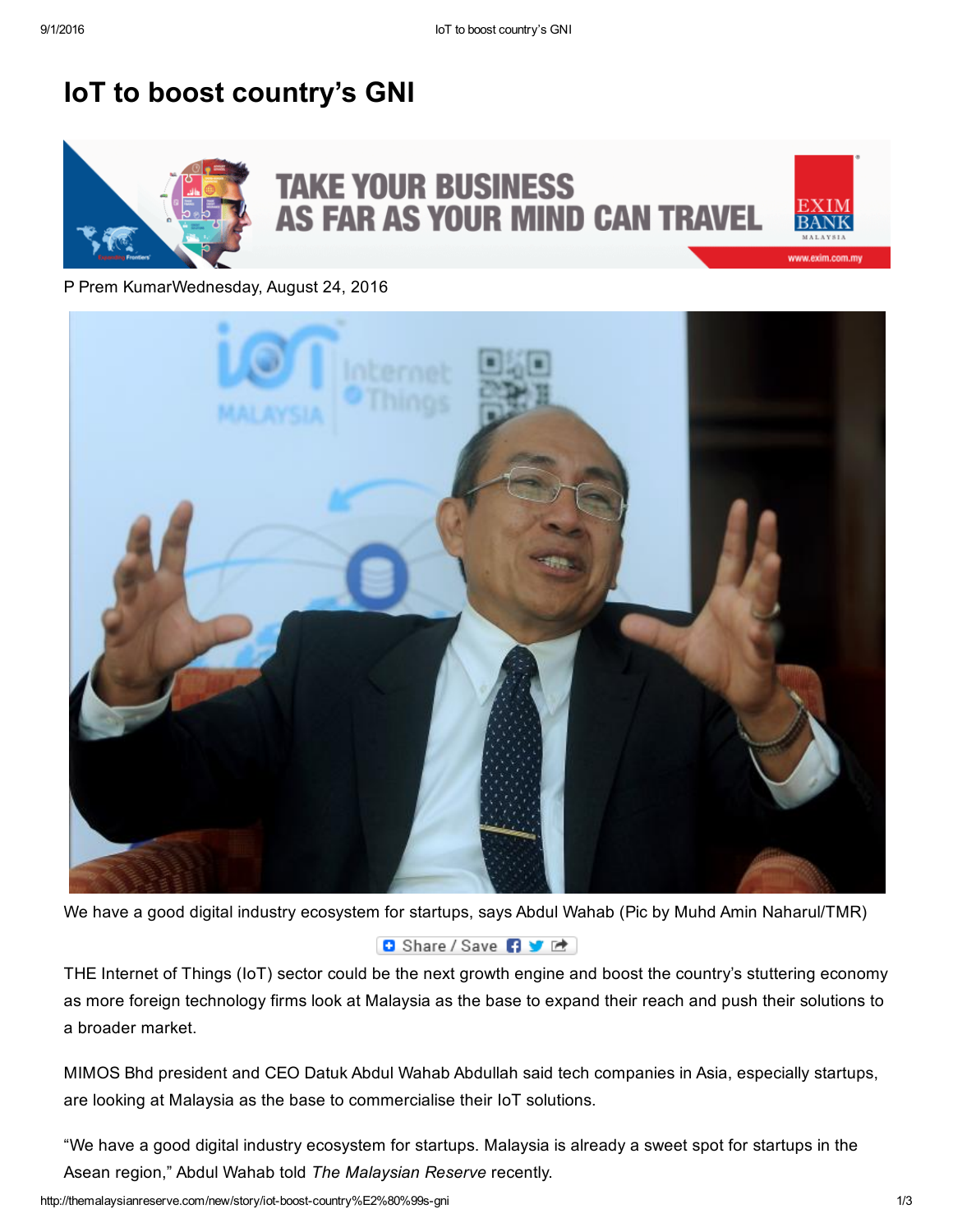## 9/1/2016 IoT to boost country's GNI

The IoT is the next buzz for the tech world. It is a convergence of smart devices that generate data through sensors to create new knowledge and help improve decision- making, efficacy and productivity, and subsequently to enhance the quality of life.

MIMOS, created in the early 1980s by a group of academicians, was intended to spearhead the development and exporting of electrical and electronics products.

But its most profound contribution was introducing the Internet, known as Rangkaian Komputer Malaysia (Rangkom) or Malaysia Computer Network about 30 years ago.

With its former unit Jaring Communications Sdn Bhd, MIMOS provided Internet access, connecting Malaysians to the information highway in early 1990s. However, some of its ventures like the production of wafer, a key component in the production of electronics circuits, and Malaysia's own personal computer brand didn't take off.

Presently, MIMOS has shifted its focus to promoting the information and communication technology (ICT) and related technologies and put Malaysia on the radar of global tech firms.

Despite what is seen as a competitive sphere, Abdul Wahab believes IoT would deliver RM3.4 billion to the country's gross national income (GNI) this year and make Malaysia the IoT hub for the South-East Asian region.

While the projection seems over ambitious, he said doubling IoT's GNI contribution from RM1.7 billion last year is achievable as more tech startups migrate to higher levels of the IoT ecosystem that encompasses applications, services and analytics.

He said in addition, the entry of more players into Malaysia would help to achieve the targeted GNI.

"This year we are predicting it (GNI) to go double, but I think it's not good enough as we can do better than that," he said.

Abdul Wahab said IoT contribution to GNI is expected to reach RM9.5 billion by 2020 and with the potential to exceed RM42.5 billion after 2020.

He said application and services are expected to account for RM34 billion by 2025 compared to RM7.5 billion in 2020.

The growth of IoT is also projected to create 14,270 high skilled employment opportunities by 2020.

Abdul Wahab said areas like testing facilities for inter-operability, standards compliance and export-related testing, software development standardisation, creation of niche applications and services, and system integration services would be the driver for the sector.

IoT opportunities globally are expected to reach from US\$1.9 trillion to US\$7.1 trillion (RM28.61 trillion) by 2020.

"There is strong momentum for the prevalence of IoT solution implementation across the world where several countries started to embark on IoT projects that focus on energy, water, transport, building management and government service delivery," Abdul Wahab added.